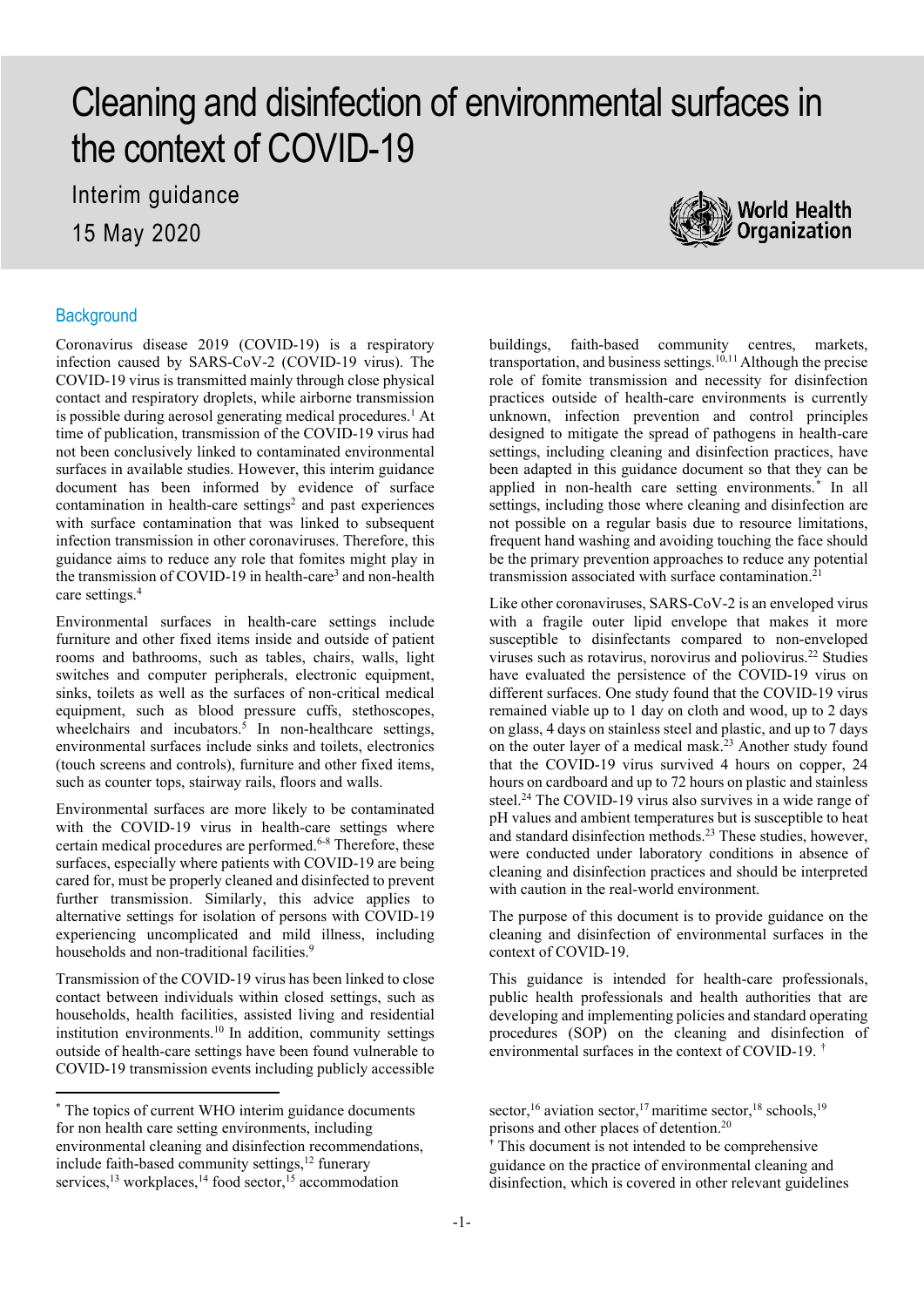## Principles of environmental cleaning and disinfection

Cleaning helps to remove pathogens or significantly reduce their load on contaminated surfaces and is an essential first step in any disinfection process. Cleaning with water, soap (or a neutral detergent) and some form of mechanical action (brushing or scrubbing) removes and reduces dirt, debris and other organic matter such as blood, secretions and excretions, but does not kill microorganisms. <sup>25</sup> Organic matter can impede direct contact of a disinfectant to a surface and inactivate the germicidal properties or mode of action of several disinfectants. In addition to the methodology used, the disinfectant concentration and contact time are also critical for effective surface disinfection. Therefore, a chemical disinfectant, such as chlorine or alcohol, should be applied after cleaning to kill any remaining microorganisms.

Disinfectant solutions must be prepared and used according to the manufacturer's recommendations for volume and contact time. Concentrations with inadequate dilution during preparation (too high or too low) may reduce their effectiveness. High concentrations increase chemical exposure to users and may also damage surfaces. Enough disinfectant solution should be applied to allow surfaces to remain wet and untouched long enough for the disinfectant to inactivate pathogens, as recommended by the manufacturer.

## Training in health-care settings

Environmental cleaning is a complex infection prevention and control intervention that requires a multipronged approach, which may include training, monitoring, auditing and feedback, reminders and displaying SOPs in key areas.

Training for cleaning staff should be based on the policies and SOPs of the health-care facility and national guidelines. It should be structured, targeted, and delivered in the right style (e.g. participatory, at the appropriate literacy level), and it should be mandatory during staff induction to a new workplace. The training programme should include instructions on risk assessment and ensure demonstrative competencies of safe disinfectant preparation, mechanical cleaning and equipment use, standard precautions and transmission-based precautions. Refresher courses are recommended to encourage and reinforce good practice. In health-care facilities and public buildings, posters or other guidance should be visible to cleaning workers and others to guide and remind them about the proper procedures on disinfectant preparation and use.

# Cleaning and disinfection techniques and supplies

Cleaning should progress from the least soiled (cleanest) to the most soiled (dirtiest) areas, and from the higher to lower levels so that debris may fall on the floor and is cleaned last

in a systematic manner to avoid missing any areas. Use fresh cloths at the start of each cleaning session (e.g., routine daily cleaning in a general inpatient ward). Discard cloths that are no longer saturated with solution. For areas considered to be at high risk of COVID-19 virus contamination, use a new cloth to clean each patient bed. Soiled cloths should be reprocessed properly after each use and an SOP should be available for the frequency of changing cloths.

Cleaning equipment (e.g. buckets) should be well maintained. Equipment used for isolation areas for patients with COVID-19 should be colour-coded and separated from other equipment. Detergent or disinfectant solutions become contaminated during cleaning and progressively less effective if the organic load is too high; therefore, the continued use of the same solution may transfer the microorganisms to each subsequent surface. Thus, detergent and/or disinfectant solutions must be discarded after each use in areas with suspected/confirmed patients with COVID-19. It is recommended that fresh solution be prepared on a daily basis or for each cleaning shift. Buckets should be washed with detergent, rinsed, dried and stored inverted to drain fully when not in use.<sup>28</sup>

# Products for environmental cleaning and disinfection

Follow the manufacturer's instructions to ensure that disinfectants are prepared and handled safety, wearing the appropriate personal protective equipment (PPE) to avoid chemical exposure. 26

The selection of disinfectants should take account of the microorganisms targeted, as well as the recommended concentration and contact time, the compatibility of the chemical disinfectants and surfaces to be tackled, toxicity, ease of use and stability of the product. The selection of disinfectants should meet local authorities' requirements for market approval, including any regulations applicable to specific sectors, for example health-care and food industries. [‡](#page-1-0)

### **The use of chlorine-based products**

Hypochlorite-based products include liquid (sodium hypochlorite), solid or powdered (calcium hypochlorite) formulations. These formulations dissolve in water to create a dilute aqueous chlorine solution in which undissociated hypochlorous acid (HOCl) is active as the antimicrobial compound. Hypochlorite displays a broad spectrum of antimicrobial activity and is effective against several common pathogens at various concentrations. For example, hypochlorite is effective against rotavirus at a concentration of 0.05% (500 ppm), however, higher concentrations of 0.5% (5000 ppm) are required for some highly resistant pathogens in the health-care setting such as *C. auris* and *C. difficile.* 30,31

 $\mathbf{\hat{i}}$  A list of disinfectants for use against the COVID-19 virus is currently being actively updated by the U.S. Environmental Protection Agency (EPA) with caution that inclusion of a disinfectant within this list does not constitute endorsement by their agency.<sup>29</sup>

<span id="page-1-0"></span>including the WHO's *Essential environmental health standards in health care*<sup>25</sup> and the joint U.S. Centers for Disease Control and Prevention & Infection Control Africa Network's document *Best practices for environmental cleaning in healthcare facilities in resource-limited settings.* <sup>26</sup> This guidance does not address the procedures for decontamination of instruments and semi-critical and critical medical devices, which can be found in the WHO document

on *Decontamination and reprocessing of medical devices for health-care facilities.* 27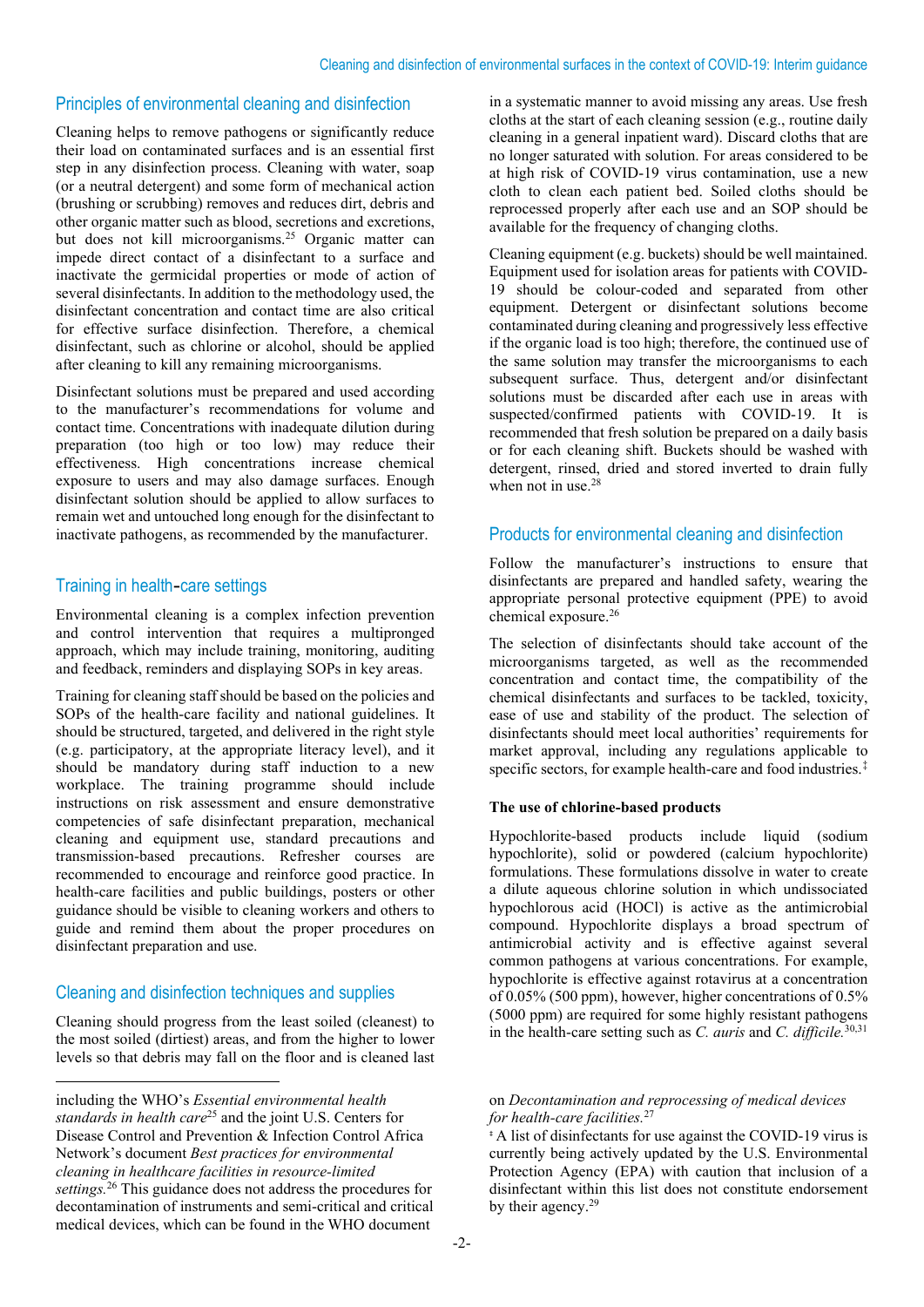The recommendation of 0.1% (1000 ppm) in the context of COVID-19 is a conservative concentration that will inactivate the vast majority of other pathogens that may be present in the health-care setting. However, for blood and body fluids large spills (i.e. more than about 10mL) a concentration of  $0.5\%$  (5000 ppm) is recommended.<sup>26</sup>

Hypochlorite is rapidly inactivated in the presence of organic material; therefore, regardless of the concentration used, it is important to first clean surfaces thoroughly with soap and water or detergent using mechanical action such as scrubbing or friction. High concentrations of chlorine can lead to corrosion of metal and irritation of skin or mucous membrane, in addition to potential side-effects related to chlorine smell for vulnerable people such as people with asthma.<sup>32</sup>

Commercial sodium hypochlorite products with different levels of concentration may be readily available for use in a variety of settings. In Europe and North America chlorine concentrations in commercially available products vary between 4% and 6%.<sup>34</sup> Concentration may also vary according to national regulations and manufacturers' formulations. To achieve the desired concentration, it is necessary to prepare sodium hypochlorite by diluting the basic aqueous solution with a given proportion of clean, non-turbid water to produce the final desired concentration (Table 1).<sup>34</sup>

#### **Table 1. Calculation of sodium hypochlorite concentrations**

[% chlorine in liquid sodium hypochlorite ∕ % chlorine desired]  $-1$  = Total parts of water for each part sodium hypochlorite.

Ex: [5% in liquid sodium hypochlorite/ 0.5% chlorine desired]  $-1 = 9$  parts of water for each part sodium hypochlorite

Solid formulations of hypochlorite (powder or granules) may also be available in a variety of settings. Solid formulations are available as concentrated, high-test hypochlorite (HTH) (65- 70%) and as chlorine or calcium hypochlorite powder (35%). To produce the final desired concentration, the weight (in grams) of calcium hypochlorite that should be added per litre of water can be determined based on the calculation in Table 2.

#### **Table 2. Calculation of chlorine solutions from calcium hypochlorite**

[% chlorine desired ∕ % chlorine in hypochlorite powder or granules]  $\times$  1 000 = grams of calcium hypochlorite powder for each litre of water.

Ex: [0.5% chlorine desired  $\frac{735}{6}$  in hypochlorite powder]  $\times$  $1\,000 = 0.0143 \times 1\,000 = 14.3$ 

Therefore, you must dissolve 14.3 grams of calcium hypochlorite powder in each litre of water used to make a 0.5% chlorine solution.

Chlorine can decay rapidly in solutions depending on the source of chlorine and environmental conditions, for example ambient temperature or UV exposure. Chlorine solutions should be stored in opaque containers, in a well-ventilated, covered area that is not exposed to direct sunlight. <sup>35</sup> Chlorine

solutions are most stable at high pH (>9) but the disinfectant properties of chlorine are stronger at lower pH (<8). Solutions of 0.5% and 0.05% chlorine have been shown to be stable for more than 30 days at temperatures of 25-35°C when the pH is above 9. However, chlorine solutions at lower pH have much shorter shelf lives. <sup>36</sup> Thus, ideally chlorine solutions should be freshly prepared every day. If this is not possible and the chlorine solution must be used for several days, they should be tested daily to ensure that the chlorine concentration is maintained. Several tests can be used to gauge chlorine strength, and these include chemical titration, chemical spectrometry or colorimetry, colour wheels and test strips, in order of decreasing accuracy.<sup>37</sup>

# Spraying disinfectants and other no-touch methods

In indoor spaces, routine application of disinfectants to environmental surfaces by spraying or fogging (also known as fumigation or misting) is not recommended for COVID-19. One study has shown that spraying as a primary disinfection strategy is ineffective in removing contaminants outside of direct spray zones. <sup>38</sup> Moreover, spraying disinfectants can result in risks to the eyes, respiratory or skin irritation and the resulting health effects. <sup>39</sup> Spraying or fogging of certain chemicals, such as formaldehyde, chlorinebased agents or quaternary ammonium compounds, is not recommended due to adverse health effects on workers in facilities where these methods have been utilized.<sup>40,41</sup> Spraying environmental surfaces in both health-care and nonhealth care settings such as patient households with disinfectants may not be effective in removing organic material and may miss surfaces shielded by objects, folded fabrics or surfaces with intricate designs. If disinfectants are to be applied, this should be done with a cloth or wipe that has been soaked in disinfectant.

Some countries have approved no-touch technologies for applying chemical disinfectants (e.g. vaporized hydrogen peroxide) in health-care settings such as fogging-type applications. <sup>42</sup> Furthermore, devices using UV irradiation have been designed for health-care settings. However, several factors may affect the efficacy of UV irradiation, including distance from the UV device; irradiation dose, wavelength and exposure time; lamp placement; lamp age; and duration of use. Other factors include direct or indirect line of sight from the device; room size and shape; intensity; and reflection.<sup>5</sup> Notably, these technologies developed for use in health-care settings are used during terminal cleaning (cleaning a room after a patient has been discharged or transferred), when rooms are unoccupied for the safety of staff and patients**.** These technologies supplement but do not replace the need for manual cleaning procedures. <sup>44</sup> If using a no-touch disinfection technology, environmental surfaces must be cleaned manually first by brushing or scrubbing to remove organic matter. 44

Spraying or fumigation of outdoor spaces, such as streets or marketplaces, is also not recommended to kill the COVID-19 virus or other pathogens because disinfectant is inactivated by dirt and debris and it is not feasible to manually clean and remove all organic matter from such spaces. Moreover, spraying porous surfaces, such as sidewalks and unpaved walkways, would be even less effective. Even in the absence of organic matter, chemical spraying is unlikely to adequately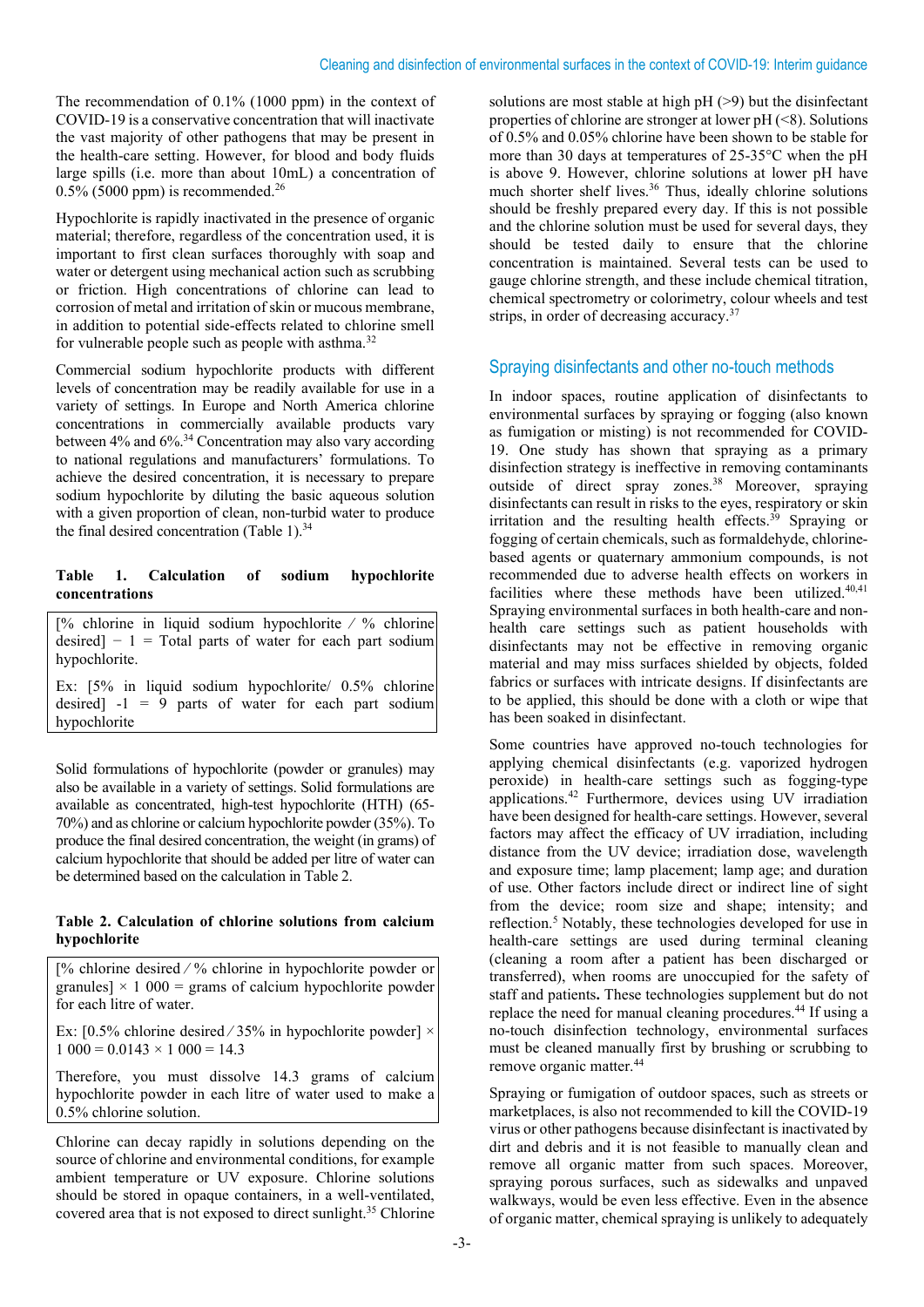cover all surfaces for the duration of the required contact time needed to inactivate pathogens. Furthermore, streets and sidewalks are not considered to be reservoirs of infection for COVID-19. In addition, spraying disinfectants, even outdoors, can be harmful for human health.

Spraying individuals with disinfectants (such as in a tunnel, cabinet, or chamber) **is not recommended under any circumstances**. This could be physically and psychologically harmful and would not reduce an infected person's ability to spread the virus through droplets or contact. Moreover, spraying individuals with chlorine and other toxic chemicals could result in eye and skin irritation, bronchospasm due to inhalation, and gastrointestinal effects such as nausea and vomiting.<sup>40, 45</sup>

should follow detailed SOPs with a clear delineation of responsibilities (e.g. housekeeping or clinical staff), regarding the type of surfaces and frequency of cleaning (Table 3). Particular attention should be paid to environmental cleaning of high-touch surfaces and items, such as light switches, bed rails, door handles, intravenous pumps, tables, water/beverage pitchers, trays, mobile cart rails and sinks, which should be performed frequently. However, all touchable surfaces should be disinfected. Cleaning practices and cleanliness should be routinely monitored. The number of cleaning staff should be planned to optimize cleaning practices. Health workers should be made aware of cleaning schedules and cleaning completion times to make informed risk assessments when performing touch contact with surfaces and equipment, to avoid contaminating hands and equipment during patient care.<sup>46</sup>

# Health-care settings environment

Environmental cleaning and disinfection in clinical, nontraditional facilities and home-based health-care settings

**Table 3. Health-care setting: Recommended frequency of cleaning of environmental surfaces, according to the patient areas with suspected or confirmed COVID-19 patients.**

| <b>Patient area</b>                                 | Frequency <sup>a</sup>                                                                                                                                   | <b>Additional guidance</b>                                                                                                                                                                                                                                                                                                  |
|-----------------------------------------------------|----------------------------------------------------------------------------------------------------------------------------------------------------------|-----------------------------------------------------------------------------------------------------------------------------------------------------------------------------------------------------------------------------------------------------------------------------------------------------------------------------|
| Screening/triage area                               | At least twice daily                                                                                                                                     | Focus on high-touch surfaces, then floors (last)<br>$\bullet$                                                                                                                                                                                                                                                               |
| Inpatient<br>cohort<br>rooms<br>occupied            | At least twice daily, preferably three times   •<br>daily, in particular for high-touch surfaces                                                         | Focus on high-touch surfaces, starting with shared/common<br>surfaces, then move to each patient bed; use new cloth for<br>each bed if possible; then floors (last)                                                                                                                                                         |
| Inpatient rooms - unoccupied<br>(terminal cleaning) | Upon discharge/transfer                                                                                                                                  | Low-touch surfaces, high-touch surfaces, floors (in that order);<br>$\bullet$<br>waste and linens removed, bed thoroughly cleaned and<br>disinfected                                                                                                                                                                        |
| Outpatient<br>ambulatory<br>care<br>rooms           | After each patient visit (in particular for $\bullet$<br>high-touch surfaces) and at least once $\bullet$<br>daily terminal clean                        | High-touch surfaces to be disinfected after each patient visit<br>Once daily low-touch surfaces, high-touch surfaces, floors (in<br>that order); waste and linens removed, examination bed<br>thoroughly cleaned and disinfected                                                                                            |
| Hallways / corridors                                | At least twice daily b                                                                                                                                   | High-touch surfaces including railings and equipment in<br>$\bullet$<br>hallways, then floors (last)                                                                                                                                                                                                                        |
| Patient bathrooms/ toilets                          | Private patient room toilet: at least twice<br>daily<br>Shared toilets: at least three times daily<br>$\mathbf{a}$ . The state of the state $\mathbf{a}$ | High-touch surfaces, including door handles, light switches,<br>counters, faucets, then sink bowls, then toilets and finally floor<br>(in that order)<br>Avoid sharing toilets between staff and patients<br>$\bullet$<br>$\mathbf{r}$ and $\mathbf{r}$ and $\mathbf{r}$ and $\mathbf{r}$ and $\mathbf{r}$ and $\mathbf{r}$ |

<sup>a</sup> Environmental surfaces should also be cleaned and disinfected whenever visibly soiled or if contaminated by a body fluid (e.g., blood); <sup>b</sup> Frequency can be once a day if hallways are not frequently used.

Selecting a disinfectant product for environmental surfaces in health-care settings should consider the logarithmic (decimal order of magnitude) reduction for the COVID-19 virus, and also for other health care-associated pathogens, including *Staphylococcus aureus*, *Salmonella sp*, *Pseudomonas aeruginosa*, *Acinetobacter baumannii,* and hepatitis A and B viruses. In some contexts, environmentally persistent organisms, such as *Clostridioides difficile* and *Candida auris*, that are resistant to certain disinfectants, should also be considered when selecting a disinfectant. Thus, appropriate disinfectants need to be carefully selected for health-care facilities. 47

After cleaning, the following disinfectants and defined concentrations can be used on environmental surfaces to achieve a  $>$ 3 log<sup>10</sup> reduction of human coronavirus,<sup>33</sup> and they are also effective against other clinically relevant pathogens in the health-care setting.<sup>22</sup>

- Ethanol 70-90%
- Chlorine-based products (e.g., hypochlorite) at 0.1% (1000 ppm) for general environmental disinfection or 0.5% (5000 ppm) for blood and body fluids large spills (See section: The use of chlorine-based products)
- Hydrogen peroxide >0.5%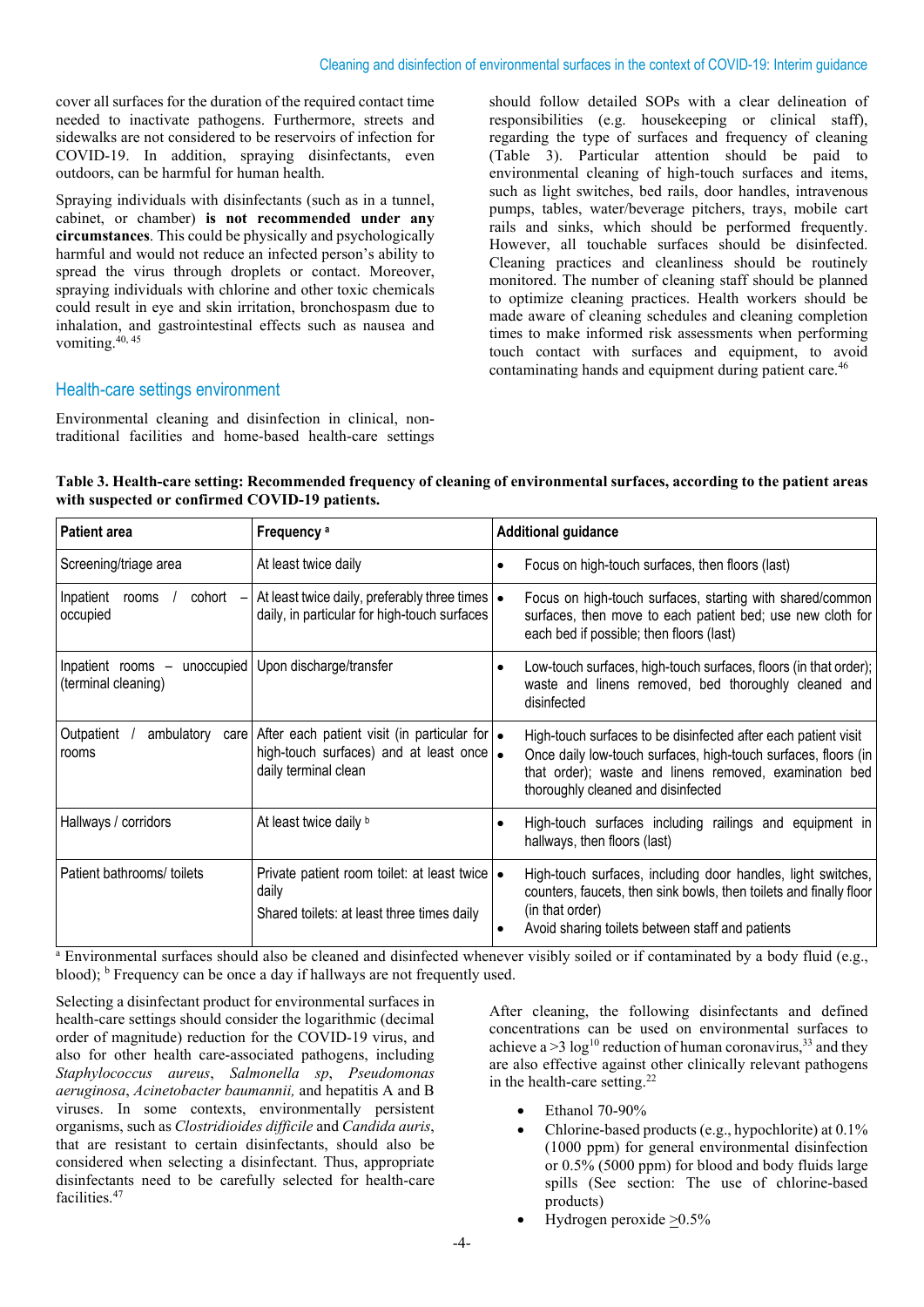Contact time of a minimum of 1 minute is recommended for these disinfectants<sup>21</sup> or as recommended by the manufacturers. Other disinfectants can be considered, provided the manufacturers recommend them for the targeted microorganisms, especially enveloped viruses. Manufacturers' recommendations for safe use as well as for avoiding mixing types of chemical disinfectants should always be considered when preparing, diluting or applying a disinfectant.

## Non-health care settings environment

There is no evidence for equating the risk of fomite transmission of the COVID-19 virus in the hospital setting to any environment outside of hospitals. However, it is still important to reduce potential for COVID-19 virus contamination in non-healthcare settings, such as in the home, office, schools, gyms or restaurants. High-touch surfaces in these non-health care settings should be identified for priority disinfection. These include door and window handles, kitchen and food preparation areas, counter tops, bathroom surfaces, toilets and taps, touchscreen personal devices, personal computer keyboards, and work surfaces. The disinfectant and its concentration should be carefully selected to avoid damaging surfaces and to avoid or minimize toxic effects on household members or users of public spaces.

The environmental cleaning techniques and cleaning principles should be followed as far as possible. Surfaces should always be cleaned with soap and water or a detergent to remove organic matter first, followed by disinfection. In non-health care settings, sodium hypochlorite (bleach) may be used at a recommended concentration of 0.1% (1000

ppm). <sup>5</sup> Alternatively, alcohol with 70%-90% concentration may be used for surface disinfection.

# Personal safety when preparing and using disinfectants

Cleaners should wear adequate personal protective equipment (PPE) and be trained to use it safely. When working in places where suspected or confirmed COVID-19 patients are present, or where screening, triage and clinical consultations are carried out, cleaners should wear the following PPE: gown, heavy duty gloves, medical mask, eye protection (if risk of splash from organic material or chemicals), and boots or closed work shoes.<sup>48</sup>

Disinfectant solutions should always be prepared in wellventilated areas. Avoid combining disinfectants, both during preparation and usage, as such mixtures cause respiratory irritation and can release potentially fatal gases, in particular when combined with hypochlorite solutions.

Personnel preparing or using disinfectants in health care settings require specific PPE, due to the high concentration of disinfectants used in these facilities and the longer exposure time to the disinfectants during the workday. <sup>49</sup> Thus, PPE for preparing or using disinfectants in health care settings includes uniforms with long-sleeves, closed work shoes, gowns and/or impermeable aprons, rubber gloves, medical mask, and eye protection (preferably face shield)[§](#page-4-0) .

In non-health care settings, resource limitations permitting, where disinfectants are being prepared and used, the minimum recommended PPE is rubber gloves, impermeable aprons and closed shoes. <sup>34</sup> Eye protection and medical masks may also be needed to protect against chemicals in use or if there is a risk of splashing.

# References

- 1. Modes of transmission of virus causing COVID-19: implications for IPC precaution recommendations. Geneva: World Health Organization; 2020 [\(https://www.who.int/publications-detail/modes-of-transmission-of-virus-causing-covid-19](https://www.who.int/publications-detail/modes-of-transmission-of-virus-causing-covid-19-implications-for-ipc-precaution-recommendations) [implications-for-ipc-precaution-recommendations,](https://www.who.int/publications-detail/modes-of-transmission-of-virus-causing-covid-19-implications-for-ipc-precaution-recommendations) accessed 6 May 2020)
- 2. Cheng, V.C.C., Wong, S.-C., Chen, J.H.K., Yip, C.C.Y., Chuang, V.W.M., Tsang, O.T.Y., et al, 2020. Escalating infection control response to the rapidly evolving epidemiology of the coronavirus disease 2019 (COVID-19) due to SARS-CoV-2 in Hong Kong. Infect. Control Hosp. Epidemiol. 41, 493–498. [\(https://doi.org/10.1017/ice.2020.58,](https://doi.org/10.1017/ice.2020.58) accessed 6 May 2020)
- 3. Lai, C.-C., Shih, T.-P., Ko, W.-C., Tang, H.-J., Hsueh, P.-R., 2020. Severe acute respiratory syndrome coronavirus 2 (SARS-CoV-2) and coronavirus disease-2019 (COVID-19): The epidemic and the challenges. Int J Antimicrob Agents 55, 105924. [\(https://doi.org/10.1016/j.ijantimicag.2020.105924,](https://doi.org/10.1016/j.ijantimicag.2020.105924) accessed 6 May 2020)
- 4. Ramesh, N., Siddaiah, A., Joseph, B., 2020. Tackling corona virus disease 2019 (COVID 19) in workplaces. Indian J Occup Environ Med 24, 16. [\(https://doi.org/10.4103/ijoem.IJOEM\\_49\\_20,](https://doi.org/10.4103/ijoem.IJOEM_49_20) accessed 6 May 2020)
- 5. Bennett, J.E., Dolin, R., Blaser, M.J. (Eds.), 2015. Mandell, Douglas, and Bennett's principles and practice of infectious diseases. Eighth edition. Blsevier/Saunders. Philadelphia. PA. diseases, Eighth edition. ed. Elsevier/Saunders, Philadelphia, PA. [\(https://www.ncbi.nlm.nih.gov/pmc/articles/PMC7099662/,](https://www.ncbi.nlm.nih.gov/pmc/articles/PMC7099662/) accessed 6 May 2020)
- 6. Ye, G., Lin, H., Chen, L., Wang, S., Zeng, Z., Wang, W., et al., 2020. Environmental contamination of the SARS-CoV-2 in healthcare premises: An urgent call for protection for healthcare workers (preprint). Infectious Diseases (except HIV/AIDS). [\(https://doi.org/10.1101/2020.03.11.20034546,](https://doi.org/10.1101/2020.03.11.20034546) accessed 6 May 2020)
- 7. Ong, S.W.X., Tan, Y.K., Chia, P.Y., Lee, T.H., Ng, O.T., Wong, M.S.Y., et al., 2020. Air, Surface Environmental, and Personal Protective Equipment Contamination by Severe Acute Respiratory Syndrome Coronavirus 2 (SARS-CoV-2) From a Symptomatic Patient. JAMA 323, 1610. [\(https://doi.org/10.1001/jama.2020.3227,](https://doi.org/10.1001/jama.2020.3227) accessed 6 May 2020)
- 8. Faridi, S., Niazi, S., Sadeghi, K., Naddafi, K., Yavarian, J., Shamsipour, M., et al., 2020. A field indoor air measurement of SARS-CoV-2 in the patient rooms of the largest hospital in Iran. Sci Total Environ 725, 138401. [\(https://doi.org/10.1016/j.scitotenv.2020.138401,](https://doi.org/10.1016/j.scitotenv.2020.138401) accessed 6 May 2020)

equipment for coronavirus disease (COVID-19) and considerations during severe shortages: interim guidance<sup>35</sup>.

<span id="page-4-0"></span><sup>§</sup> For more information on appropriate PPE use in the context of COVID-19, please see Rational use of personal protective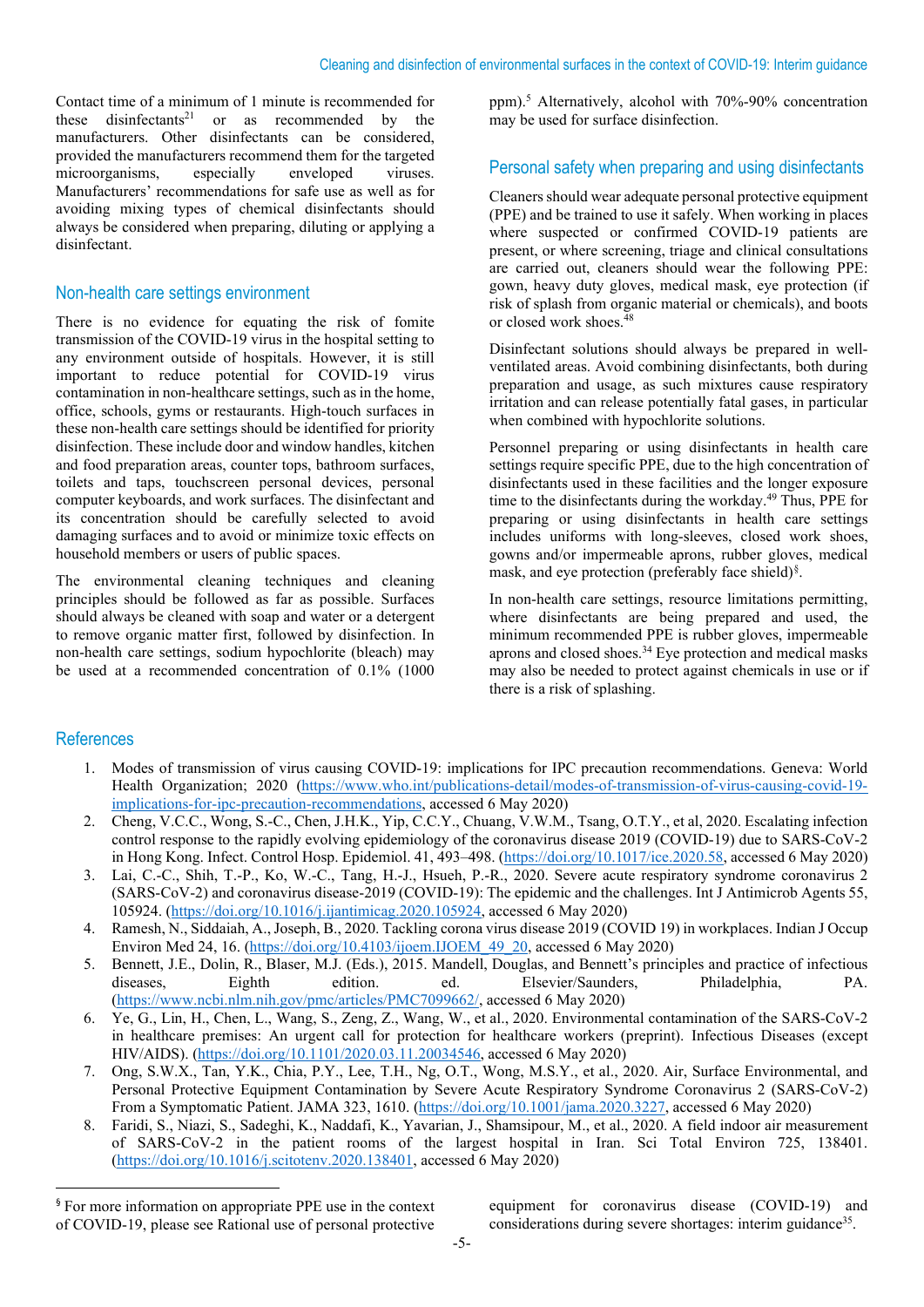- 9. Home care for patients with suspected novel coronavirus (nCoV) infection presenting with mild symptoms and management of contacts. Geneva: World Health Organization; 2020 [\(https://www.who.int/publications-detail/home-care](https://www.who.int/publications-detail/home-care-for-patients-with-suspected-novel-coronavirus-(ncov)-infection-presenting-with-mild-symptoms-and-management-of-contacts)[for-patients-with-suspected-novel-coronavirus-\(ncov\)-infection-presenting-with-mild-symptoms-and-management-of](https://www.who.int/publications-detail/home-care-for-patients-with-suspected-novel-coronavirus-(ncov)-infection-presenting-with-mild-symptoms-and-management-of-contacts)[contacts,](https://www.who.int/publications-detail/home-care-for-patients-with-suspected-novel-coronavirus-(ncov)-infection-presenting-with-mild-symptoms-and-management-of-contacts) accessed 10 May 2020)
- 10. Report of the WHO-China Joint Mission on Coronavirus Disease 2019 (COVID-19). Geneva: World Health Organization; 2020 [\(https://www.who.int/docs/default-source/coronaviruse/who-china-joint-mission-on-covid-19-final-report.pdf,](https://www.who.int/docs/default-source/coronaviruse/who-china-joint-mission-on-covid-19-final-report.pdf) accessed 10 May 2020)
- 11. Koh, D., 2020. Occupational risks for COVID-19 infection. Occup Med 70, 3–5. [\(https://doi.org/10.1093/occmed/kqaa036,](https://doi.org/10.1093/occmed/kqaa036) accessed 10 May 2020)
- 12. Practical considerations and recommendations for Religious Leaders and Faith-based Communities in the context of COVID-19. Geneva: World Health Organization; 2020 [\(https://www.who.int/publications-detail/practical-considerations](https://www.who.int/publications-detail/practical-considerations-and-recommendations-for-religious-leaders-and-faith-based-communities-in-the-context-of-covid-19)[and-recommendations-for-religious-leaders-and-faith-based-communities-in-the-context-of-covid-19,](https://www.who.int/publications-detail/practical-considerations-and-recommendations-for-religious-leaders-and-faith-based-communities-in-the-context-of-covid-19) accessed 10 May 2020)
- 13. Infection prevention and control for the safe management of a dead body in the context of COVID-19: interim guidance. Geneva: World Health Organization; 2020 [\(https://www.who.int/publications-detail/infection-prevention-and-control-for](https://www.who.int/publications-detail/infection-prevention-and-control-for-the-safe-management-of-a-dead-body-in-the-context-of-covid-19-interim-guidance)[the-safe-management-of-a-dead-body-in-the-context-of-covid-19-interim-guidance,](https://www.who.int/publications-detail/infection-prevention-and-control-for-the-safe-management-of-a-dead-body-in-the-context-of-covid-19-interim-guidance) accessed 10 May 2020)
- 14. Getting your workplace ready for COVID-19: How COVID-19 spreads. Geneva; World Health Organization; 2020 [\(https://www.who.int/who-documents-detail/getting-your-workplace-ready-for-covid-19-how-covid-19-spreads\)](https://www.who.int/who-documents-detail/getting-your-workplace-ready-for-covid-19-how-covid-19-spreads)
- 15. COVID-19 and food safety: Guidance for food businesses. Geneva; World Health Organization; 2020 [\(https://apps.who.int/iris/bitstream/handle/10665/331705/WHO-2019-nCoV-Food\\_Safety-2020.1-eng.pdf,](https://apps.who.int/iris/bitstream/handle/10665/331705/WHO-2019-nCoV-Food_Safety-2020.1-eng.pdf) accessed 10 May 2020)
- 16. Operational considerations for COVID-19 management in the accommodation sector. Geneva: World Health Organization; 2020 [\(https://apps.who.int/iris/bitstream/handle/10665/331937/WHO-2019-nCoV-Hotels-2020.2-eng.pdf,](https://apps.who.int/iris/bitstream/handle/10665/331937/WHO-2019-nCoV-Hotels-2020.2-eng.pdf) accessed 10 May 2020)
- 17. Operational considerations for managing COVID-19 cases or outbreak in aviation: interim guidance. Geneva; World Health Organization; 2020 [\(https://www.who.int/publications-detail/operational-considerations-for-managing-covid-19](https://www.who.int/publications-detail/operational-considerations-for-managing-covid-19-cases-or-outbreak-in-aviation-interim-guidance) [cases-or-outbreak-in-aviation-interim-guidance,](https://www.who.int/publications-detail/operational-considerations-for-managing-covid-19-cases-or-outbreak-in-aviation-interim-guidance) accessed 10 May 2020)
- 18. Operational considerations for managing COVID-19 cases or outbreaks on board ships: interim guidance. Geneva; World Health Organization; 2020 [\(https://www.who.int/publications-detail/operational-considerations-for-managing-covid-19](https://www.who.int/publications-detail/operational-considerations-for-managing-covid-19-cases-or-outbreaks-on-board-ships-interim-guidance) [cases-or-outbreaks-on-board-ships-interim-guidance,](https://www.who.int/publications-detail/operational-considerations-for-managing-covid-19-cases-or-outbreaks-on-board-ships-interim-guidance) accessed 10 May 2020)
- 19. Key Messages and Actions for COVID-19 Prevention and Control in Schools. Geneva; World Health Organization; 2020 [\(https://www.who.int/docs/default-source/coronaviruse/key-messages-and-actions-for-covid-19-prevention-and-control](https://www.who.int/docs/default-source/coronaviruse/key-messages-and-actions-for-covid-19-prevention-and-control-in-schools-march-2020.pdf?sfvrsn=baf81d52_4)[in-schools-march-2020.pd](https://www.who.int/docs/default-source/coronaviruse/key-messages-and-actions-for-covid-19-prevention-and-control-in-schools-march-2020.pdf?sfvrsn=baf81d52_4)f?sfvrsn=baf81d52\_4, accessed 10 May 2020)
- 20. Preparedness, prevention and control of COVID-19 in prisons and other places of detention [\(http://www.euro.who.int/en/health-topics/health-determinants/prisons-and-health/publications/2020/preparedness,](http://www.euro.who.int/en/health-topics/health-determinants/prisons-and-health/publications/2020/preparedness,-prevention-and-control-of-covid-19-in-prisons-and-other-places-of-detention-2020) [prevention-and-control-of-covid-19-in-prisons-and-other-places-of-detention-2020,](http://www.euro.who.int/en/health-topics/health-determinants/prisons-and-health/publications/2020/preparedness,-prevention-and-control-of-covid-19-in-prisons-and-other-places-of-detention-2020) accessed 10 May 2020)
- 21. Risk Communication and Community Engagement (RCCE) Action Plan Guidance COVID-19 Preparedness and Response; Geneva: World Health Organization; 2020 [\(https://www.who.int/publications-detail/risk-communication-and-community](https://www.who.int/publications-detail/risk-communication-and-community-engagement-(rcce)-action-plan-guidance)[engagement-\(rcce\)-action-plan-guidance,](https://www.who.int/publications-detail/risk-communication-and-community-engagement-(rcce)-action-plan-guidance) accessed 14 May 2020)
- 22. Rutala, W.A., Weber, D.J., 2019. Best practices for disinfection of noncritical environmental surfaces and equipment in health care facilities: A bundle approach. Am J Infect Control 47, A96–A105. [\(https://doi.org/10.1016/j.ajic.2019.01.014,](https://doi.org/10.1016/j.ajic.2019.01.014) accessed 6 May 2020)
- 23. Chin, A.W.H., Chu, J.T.S., Perera, M.R.A., Hui, K.P.Y., Yen, H.-L., Chan, M.C.W., et al., 2020. Stability of SARS-CoV-2 in different environmental conditions. The Lancet Microbe S2666524720300033. [\(https://doi.org/10.1016/S2666-](https://doi.org/10.1016/S2666-5247(20)30003-3) [5247\(20\)30003-3,](https://doi.org/10.1016/S2666-5247(20)30003-3) accessed 6 May 2020)
- 24. van Doremalen, N., Bushmaker, T., Morris, D.H., Holbrook, M.G., Gamble, A., Williamson, B.N., et al., 2020. Aerosol and Surface Stability of SARS-CoV-2 as Compared with SARS-CoV-1. N Engl J Med 382, 1564–1567.
- [\(https://doi.org/10.1056/NEJMc2004973,](https://doi.org/10.1056/NEJMc2004973) accessed 6 May 2020)<br>25. Essential environmental health standards in health 25. Essential environmental health standards in health care. Geneva: World Health Organization; [\(https://www.who.int/water\\_sanitation\\_health/publications/ehs\\_hc/en/,](https://www.who.int/water_sanitation_health/publications/ehs_hc/en/) accessed 6 May 2020)
- 26. CDC and ICAN. Best Practices for Environmental Cleaning in Healthcare Facilities in Resource-Limited Settings. Atlanta, GA: US Department of Health and Human Services, CDC; Cape Town, South Africa: Infection Control Africa Network; 2019. [\(https://www.cdc.gov/hai/pdfs/resource-limited/environmental-cleaning-RLS-H.pdf,](https://www.cdc.gov/hai/pdfs/resource-limited/environmental-cleaning-RLS-H.pdf) accessed 6 May 2020)
- 27. Decontamination and Reprocessing of Medical Devices for Health-care Facilities. Geneva: World Health Organization; [\(https://www.who.int/infection-prevention/publications/decontamination/en/,](https://www.who.int/infection-prevention/publications/decontamination/en/) accessed 6 May 2020)
- 28. Implementation manual to prevent and control the spread of carbapenem-resistant organisms at the national and health care facility level. Geneva: World Health Organization; 2019 [\(https://apps.who.int/iris/bitstream/handle/10665/312226/WHO-](https://apps.who.int/iris/bitstream/handle/10665/312226/WHO-UHC-SDS-2019.6-eng.pdf)[UHC-SDS-2019.6-eng.pdf,](https://apps.who.int/iris/bitstream/handle/10665/312226/WHO-UHC-SDS-2019.6-eng.pdf) accessed 10 May 2020)
- 29. List N: Disinfectants for Use Against SARS-CoV-2 | US EPA. 2020. [\(https://www.epa.gov/pesticide-registration/list-n](https://www.epa.gov/pesticide-registration/list-n-disinfectants-use-against-sars-cov-2)[disinfectants-use-against-sars-cov-2,](https://www.epa.gov/pesticide-registration/list-n-disinfectants-use-against-sars-cov-2) accessed 6 May 2020)Rutala, W.A., Weber, D.J., 1997. Uses of inorganic hypochlorite (bleach) in health-care facilities. Clin. Microbiol. Rev. 10, 597–610. [\(https://doi.org/10.1128/CMR.10.4.597,](https://doi.org/10.1128/CMR.10.4.597) accessed 6 May 2020)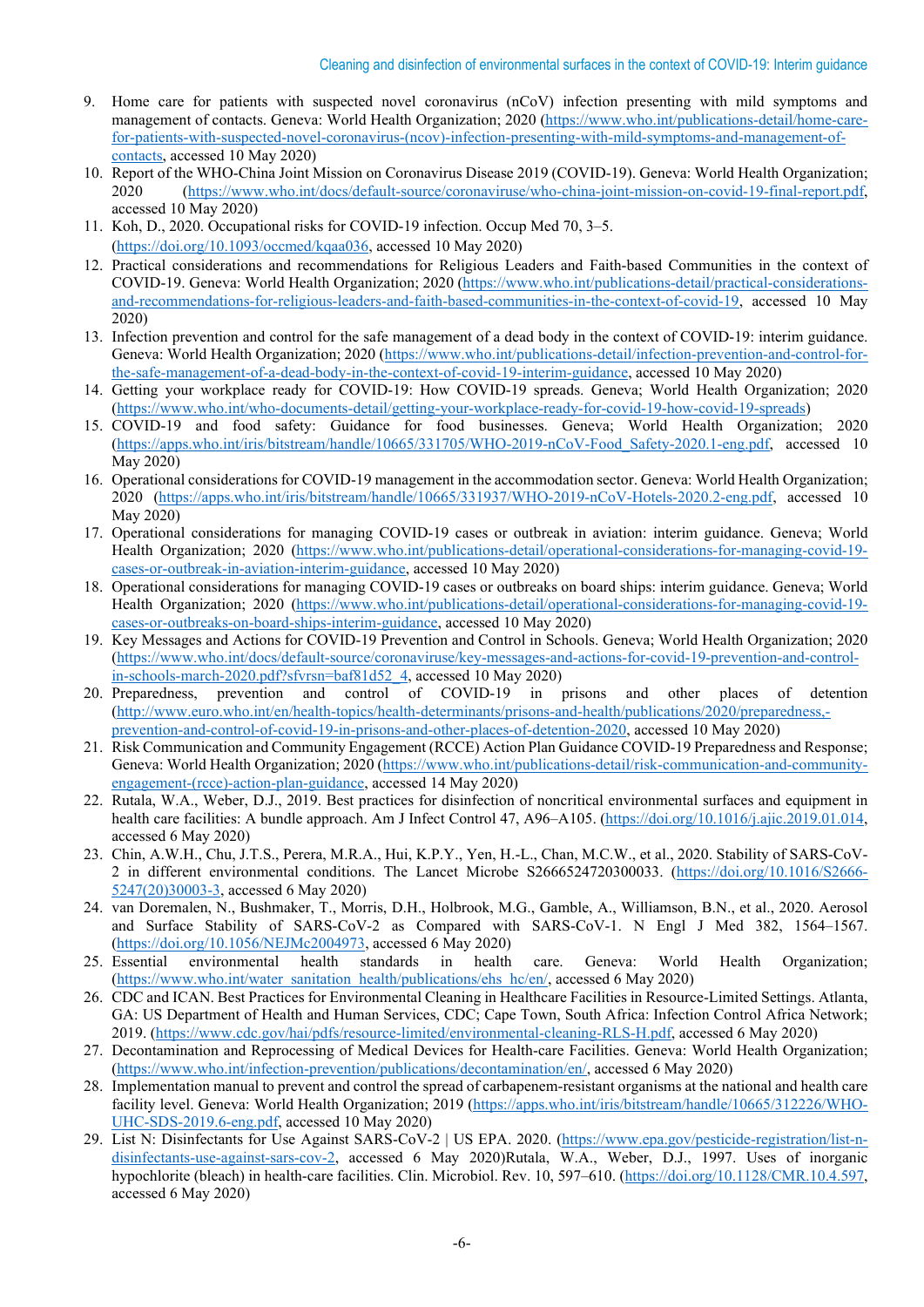- 30. Pereira, S.S.P., Oliveira, H.M. de, Turrini, R.N.T., Lacerda, R.A., 2015. Disinfection with sodium hypochlorite in hospital environmental surfaces in the reduction of contamination and infection prevention: a systematic review. Rev. esc. enferm. USP 49, 0681–0688. [\(https://doi.org/10.1590/S0080-623420150000400020,](https://doi.org/10.1590/S0080-623420150000400020) accessed 6 May 2020)
- 31. Köhler, A.T., Rodloff, A.C., Labahn, M., Reinhardt, M., Truyen, U., Speck, S., 2018. Efficacy of sodium hypochlorite against multidrug-resistant Gram-negative bacteria. J Hosp Infect 100, e40–e46. [\(https://doi.org/10.1016/j.jhin.2018.07.017,](https://doi.org/10.1016/j.jhin.2018.07.017) accessed 6 May 2020)
- 32. IL DIRETTORE GENERALE D'Amario, C. 2020. Disinfezione degli ambienti esterni e utilizzo di disinfettanti (ipoclorito di sodio) su superfici stradali e pavimentazione urbana per la prevenzione della trasmissione Dell'infezione da SARS-CoV-2. Ministero della Salute. [\(https://www.certifico.com/component/attachments/download/17156,](https://www.certifico.com/component/attachments/download/17156) accessed 6 May 2020)
- 33. Kampf, G., Todt, D., Pfaender, S., Steinmann, E., 2020. Persistence of coronaviruses on inanimate surfaces and their inactivation with biocidal agents. J Hosp Infect 104, 246–251. [\(https://doi.org/10.1016/j.jhin.2020.01.022,](https://doi.org/10.1016/j.jhin.2020.01.022) accessed 6 May 2020)
- 34. Yates, T., Allen, J., Leandre Joseph, M., Lantagne, D., 2017. WASH Interventions in Disease Outbreak Response. Oxfam; Feinstein International Center; UKAID. [\(https://doi.org/10.21201/2017.8753,](https://doi.org/10.21201/2017.8753) accessed 6 May 2020)
- 35. Rutala, W.A., Cole, E.C., Thomann, C.A., Weber, D.J., 1998. Stability and Bactericidal Activity of Chlorine Solutions. Infect Control Hosp Epidemiol 19, 323–327. [\(https://doi.org/10.2307/30141372,](https://doi.org/10.2307/30141372) accessed 6 May 2020)
- 36. Iqbal, Q., Lubeck-Schricker, M., Wells, E., Wolfe, M.K., Lantagne, D., 2016. Shelf-Life of Chlorine Solutions Recommended in Ebola Virus Disease Response. PLoS ONE 11, e0156136. [\(https://doi.org/10.1371/journal.pone.0156136,](https://doi.org/10.1371/journal.pone.0156136) accessed 6 May 2020)
- 37. Lantagne, D., Wolfe, M., Gallandat, K., Opryszko, M., 2018. Determining the Efficacy, Safety and Suitability of Disinfectants to Prevent Emerging Infectious Disease Transmission. Water 10, 1397. [\(https://doi.org/10.3390/w10101397,](https://doi.org/10.3390/w10101397) accessed 6 May 2020)
- 38. Roth, K., Michels, W., 2005. Inter-hospital trials to determine minimal cleaning performance according to the guideline by DGKH, DGSV and AKI 13, 106-110+112. [\(https://www.researchgate.net/profile/Winfried\\_Michels/publication/292641729\\_Inter](https://www.researchgate.net/profile/Winfried_Michels/publication/292641729_Inter-hospital_trials_to_determine_minimal_cleaning_performance_according_to_the_guideline_by_DGKH_DGSV_and_AKI/links/571a4d4108ae7f552a472e88/Inter-hospital-trials-to-determine-minimal-cleaning-performance-according-to-the-guideline-by-DGKH-DGSV-and-AKI.pdf)[hospital\\_trials\\_to\\_determine\\_minimal\\_cleaning\\_performance\\_according\\_to\\_the\\_guideline\\_by\\_DGKH\\_DGSV\\_and\\_AKI](https://www.researchgate.net/profile/Winfried_Michels/publication/292641729_Inter-hospital_trials_to_determine_minimal_cleaning_performance_according_to_the_guideline_by_DGKH_DGSV_and_AKI/links/571a4d4108ae7f552a472e88/Inter-hospital-trials-to-determine-minimal-cleaning-performance-according-to-the-guideline-by-DGKH-DGSV-and-AKI.pdf) [/links/571a4d4108ae7f552a472e88/Inter-hospital-trials-to-determine-minimal-cleaning-performance-according-to-the](https://www.researchgate.net/profile/Winfried_Michels/publication/292641729_Inter-hospital_trials_to_determine_minimal_cleaning_performance_according_to_the_guideline_by_DGKH_DGSV_and_AKI/links/571a4d4108ae7f552a472e88/Inter-hospital-trials-to-determine-minimal-cleaning-performance-according-to-the-guideline-by-DGKH-DGSV-and-AKI.pdf)[guideline-by-DGKH-DGSV-and-AKI.pdf,](https://www.researchgate.net/profile/Winfried_Michels/publication/292641729_Inter-hospital_trials_to_determine_minimal_cleaning_performance_according_to_the_guideline_by_DGKH_DGSV_and_AKI/links/571a4d4108ae7f552a472e88/Inter-hospital-trials-to-determine-minimal-cleaning-performance-according-to-the-guideline-by-DGKH-DGSV-and-AKI.pdf) accessed 6 May 2020)
- 39. Zock, J.-P., Plana, E., Jarvis, D., Antó, J.M., Kromhout, H., Kennedy, S.M., Künzli, N., et al., 2007. The Use of Household Cleaning Sprays and Adult Asthma: An International Longitudinal Study. Am J Respir Crit Care Med 176, 735–741. [\(https://doi.org/10.1164/rccm.200612-1793OC,](https://doi.org/10.1164/rccm.200612-1793OC) accessed 6 May 2020)
- 40. Mehtar, S., Bulabula, A.N.H., Nyandemoh, H., Jambawai, S., 2016. Deliberate exposure of humans to chlorine-the aftermath of Ebola in West Africa. Antimicrob Resist Infect Control 5, 45. [\(https://doi.org/10.1186/s13756-016-0144-1,](https://doi.org/10.1186/s13756-016-0144-1) accessed 6 May 2020)
- 41. Schyllert, C., Rönmark, E., Andersson, M., Hedlund, U., Lundbäck, B., Hedman, L., et al., 2016. Occupational exposure to chemicals drives the increased risk of asthma and rhinitis observed for exposure to vapours, gas, dust and fumes: a crosssectional population-based study. Occup Environ Med 73, 663–669. [\(https://doi.org/10.1136/oemed-2016-103595,](https://doi.org/10.1136/oemed-2016-103595) accessed 6 May 2020)
- 42. Weber, D.J., Rutala, W.A., Anderson, D.J., Chen, L.F., Sickbert-Bennett, E.E., Boyce, J.M., 2016. Effectiveness of ultraviolet devices and hydrogen peroxide systems for terminal room decontamination: Focus on clinical trials. Am J Infect Control 44, e77–e84. [\(https://doi.org/10.1016/j.ajic.2015.11.015,](https://doi.org/10.1016/j.ajic.2015.11.015) accessed 6 May 2020)
- 43. Marra, A.R., Schweizer, M.L., Edmond, M.B., 2018. No-Touch Disinfection Methods to Decrease Multidrug-Resistant Organism Infections: A Systematic Review and Meta-analysis. Infect. Control Hosp. Epidemiol. 39, 20–31. [\(https://doi.org/10.1017/ice.2017.226,](https://doi.org/10.1017/ice.2017.226) accessed 6 May 2020)
- 44. Rutala, W.A., Weber, D.J., 2013. Disinfectants used for environmental disinfection and new room decontamination technology. Am J Infect Control 41, S36–S41. [\(https://doi.org/10.1016/j.ajic.2012.11.006,](https://doi.org/10.1016/j.ajic.2012.11.006) accessed 6 May 2020)
- 45. Benzoni, T., Hatcher, J.D., 2020. Bleach Toxicity, in: StatPearls. StatPearls Publishing, Treasure Island (FL). [\(https://www.ncbi.nlm.nih.gov/books/NBK441921/,](https://www.ncbi.nlm.nih.gov/books/NBK441921/) accessed 6 May 2020)
- 46. Gon, G., Dancer, S., Dreibelbis, R., Graham, W.J., Kilpatrick, C., 2020. Reducing hand recontamination of healthcare workers during COVID-19. Infect. Control Hosp. Epidemiol. 1–2. [\(https://doi.org/10.1017/ice.2020.111,](https://doi.org/10.1017/ice.2020.111) accessed 9 May 2020)
- 47. Water, sanitation, hygiene, and waste management for the COVID-19 virus. Geneva: World Health Organization; 2020 [\(https://apps.who.int/iris/bitstream/handle/10665/331846/WHO-2019-nCoV-IPC\\_WASH-2020.3-eng.pdf,](https://apps.who.int/iris/bitstream/handle/10665/331846/WHO-2019-nCoV-IPC_WASH-2020.3-eng.pdf) accessed 6 May 2020)
- 48. Rational use of personal protective equipment for coronavirus disease (COVID-19); Geneva: World Health Organization; 2020 [\(https://www.who.int/emergencies/diseases/novelcoronavirus-2019/technical-guidance/infectionprevention-and](https://www.who.int/emergencies/diseases/novelcoronavirus-2019/technical-guidance/infectionprevention-and-control)[control,](https://www.who.int/emergencies/diseases/novelcoronavirus-2019/technical-guidance/infectionprevention-and-control) accessed 6 May 2020)
- 49. Medina-Ramon, M., 2005. Asthma, chronic bronchitis, and exposure to irritant agents in occupational domestic cleaning: a nested case-control study. Occup Environ Med 62, 598–606. [\(https://doi.org/10.1136/oem.2004.017640,](https://doi.org/10.1136/oem.2004.017640) accessed 6 May 2020)